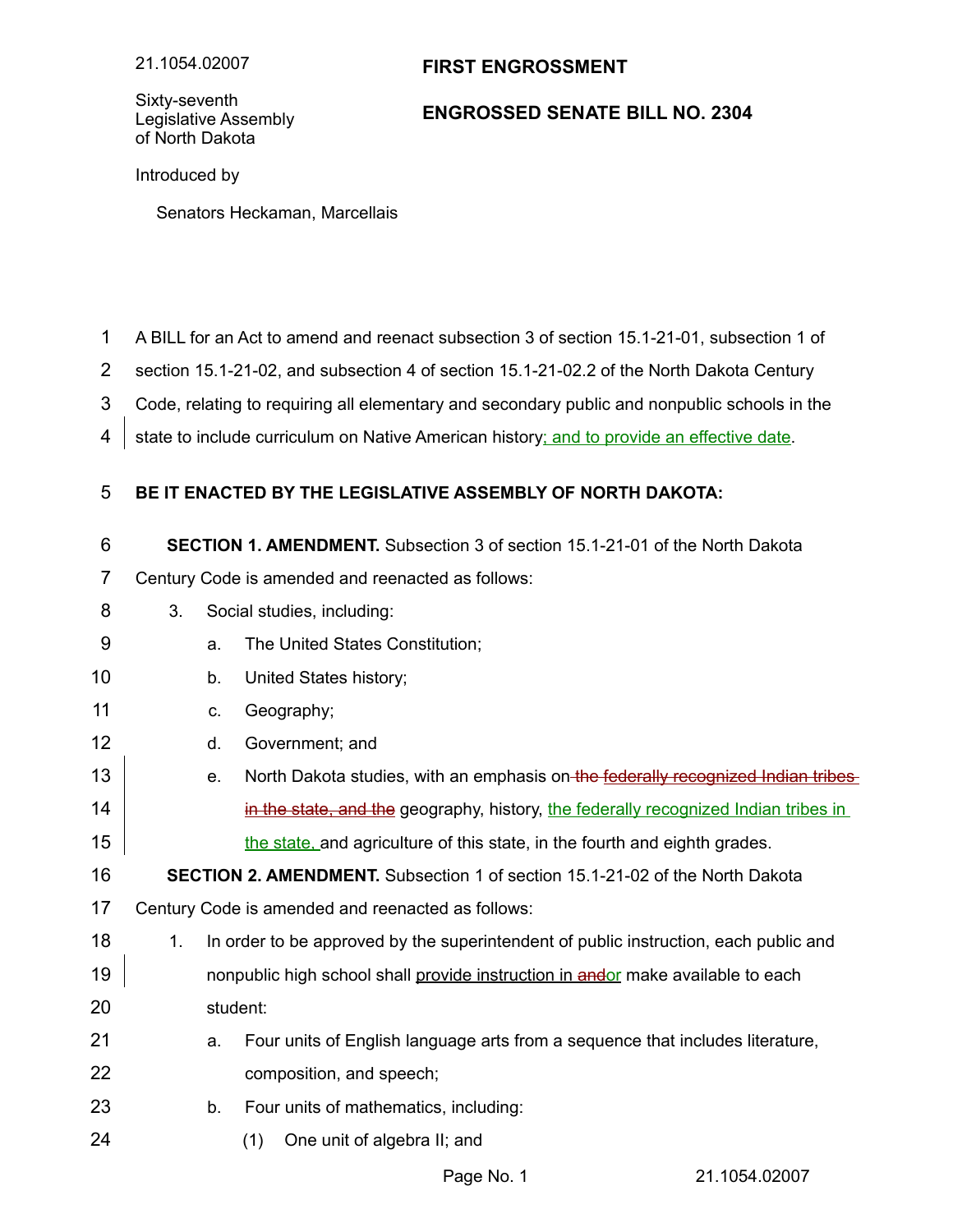| 1  |    | (2)                                                                             |     | One unit for which algebra II is a prerequisite;                                      |  |
|----|----|---------------------------------------------------------------------------------|-----|---------------------------------------------------------------------------------------|--|
| 2  | C. | Four units of science, including:                                               |     |                                                                                       |  |
| 3  |    | (1)                                                                             |     | One unit of physical science; and                                                     |  |
| 4  |    | (2)                                                                             |     | One unit of biology;                                                                  |  |
| 5  | d. | Four units of social studies, including:                                        |     |                                                                                       |  |
| 6  |    | (1)                                                                             |     | One unit of world history;                                                            |  |
| 7  |    | (2)                                                                             |     | One unit of United States history, including impacts to Native American               |  |
| 8  |    |                                                                                 |     | tribes, tribal history, tribal sovereignty, and treaty rights; and                    |  |
| 9  |    | (3)                                                                             | (a) | One unit of problems of democracy; or                                                 |  |
| 10 |    |                                                                                 | (b) | One-half unit of United States government and one-half unit of                        |  |
| 11 |    |                                                                                 |     | economics;                                                                            |  |
| 12 | е. |                                                                                 |     | One-half unit of health;                                                              |  |
| 13 | f. | One-half unit of physical education during each school year, provided that once |     |                                                                                       |  |
| 14 |    |                                                                                 |     | every four years the unit must be a concept-based fitness class that includes         |  |
| 15 |    |                                                                                 |     | instruction in the assessment, improvement, and maintenance of personal               |  |
| 16 |    | fitness;                                                                        |     |                                                                                       |  |
| 17 | g. | Two units of fine arts, at least one of which must be music;                    |     |                                                                                       |  |
| 18 | h. | Two units of the same foreign or native American language;                      |     |                                                                                       |  |
| 19 | i. | One unit of an advanced placement course or one unit of a dual-credit course;   |     |                                                                                       |  |
| 20 |    | and                                                                             |     |                                                                                       |  |
| 21 | j. |                                                                                 |     | Two units of career and technical education from a coordinated plan of study          |  |
| 22 |    |                                                                                 |     | recommended by the department of career and technical education and                   |  |
| 23 |    |                                                                                 |     | approved by the superintendent of public instruction.                                 |  |
| 24 |    |                                                                                 |     | <b>SECTION 3. AMENDMENT.</b> Subsection 4 of section 15.1-21-02.2 of the North Dakota |  |
| 25 |    |                                                                                 |     | Century Code is amended and reenacted as follows:                                     |  |
| 26 | 4. | Three units of social studies, including:                                       |     |                                                                                       |  |
| 27 | a. |                                                                                 |     | One unit of United States history, including impacts to Native American-tribes.       |  |
| 28 |    |                                                                                 |     | tribal history, tribal sovereignty, and treaty rights;                                |  |
| 29 | b. | (1)                                                                             |     | One-half unit of United States government and one-half unit of economics;             |  |
| 30 |    |                                                                                 | or  |                                                                                       |  |
| 31 |    | (2)                                                                             |     | One unit of problems of democracy; and                                                |  |